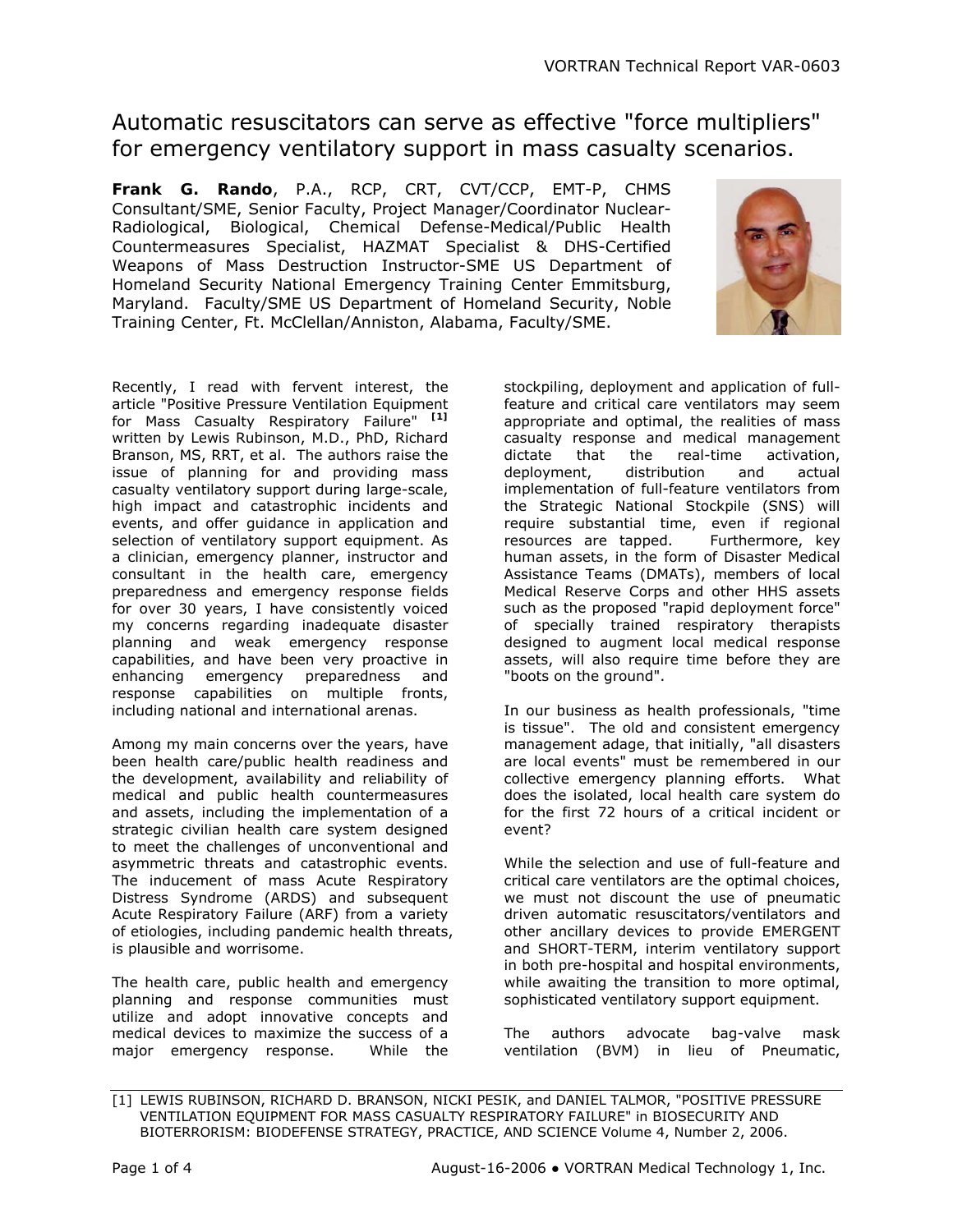### Automatic resuscitators as "force multipliers"

automatic resuscitators/ventilators such as VORTRAN Automatic Resuscitator (a.k.a. SureVent) devices. As a mass casualty planner and clinician, I cannot envision providing MANUAL resuscitation and/or ventilatory support for a patient surge of 50-100 patients, simultaneously, and for an extended period during a critical incident or event, let alone where patient surges could easily exceed the thousands in large scale, high-impact events.

The following two case scenarios are submitted for the readers' consideration:

### **Case Scenario A-**

A local industrial processing facility has an accidental release of a highly irritant gas in a highly concentrated area of an urbanized "mixed zoning area" during a heavy thermal inversion. The facility is located adjacent to a major elevated freeway, an inner city neighborhood, several schools and child care centers, and a major international airport. Three hospitals are located in the vicinity, and one is impinged and impacted by the plume. The release occurs on a Wednesday morning during a heavily congested and stalled freeway commute and hundreds of community residents, including school children are en route to work and school.

#### **Case Scenario B –**

On a busy subway platform, several passengers suddenly become unconscious, while others are actively seizing or vomiting. An incoming train arrives and hundreds are exposed to some airborne contaminant. Within seconds to minutes, others become violently ill, collapse and lose consciousness.

Not only are both scenarios plausible, they are real world case studies that have actually occurred and can occur again.

Scenario A is based on what has been described by the US Attorney's Office as "the most dangerous 2 miles in the US", along the Pulaski Skyway which is a major conduit from New York City to New Jersey and is dotted by gas and oil pipelines, petroleum storage facilities, chemical processing and manufacturing complexes, and major port areas. It is also based on major industrial releases, the most serious occurring In December of 1984 in Bhopal, India where a Union Carbide pesticide manufacturing plant

released a large quantity of methyl isocyanate, a highly toxic irritant gas. This was a classic example of mass chemical exposure with ensuing ARDS/non-carcinogenic pulmonary edema and Acute Respiratory Failure, and has served as a frequent "lessons learned" model for emergency planners.

Scenario B is also based on the 1995 Aum Shinrikyo Sarin nerve agent attack on the Tokyo subway system. During the first hour of this terrorist act, 500 patients arrived at St. Lukes' Hospital Emergency Department. Within 24 hours, 5,500 patients were seen and treated at area hospitals.

For argument's sake let us model a scenario based on a mixed patient population of 100 actual/frank and impending cases of respiratory failure presenting at two separate emergency departments.

Is manual bag-valve mask ventilation for those requiring ventilatory assistance really a viable option given the above scenario? Many of these patients may also present with concomitant physical injuries and require other clinical interventions in addition to decontamination.

Is manual ventilation utilizing a BVM labor intensive? Is this really practical or "good practice" in a mass casualty event? Can we, as human operators, better overcome airway resistance utilizing a BVM, rather than an automatic resuscitator? Can we, and should we, really entrust manual ventilatory supports to non-medical augmentees, i.e. untrained individuals? If we do, we as clinicians MUST closely supervise them. Does this not detract clinicians from conducting critical functions such as triage/clinical decision-making and treatment?

Is clinical observation and patient monitoring also required during BVM use, as it is for the SureVent, for example? Are we, as clinicians really capable, and assured, of delivering a more "consistent" tidal volume using a BVM as opposed to an automatic resuscitator?

Are blood gas parameters, which indicate the efficacy/adequacy of ventilation and oxygenation, consistently better using BVMs over automatic resuscitators? How about overall clinical outcomes?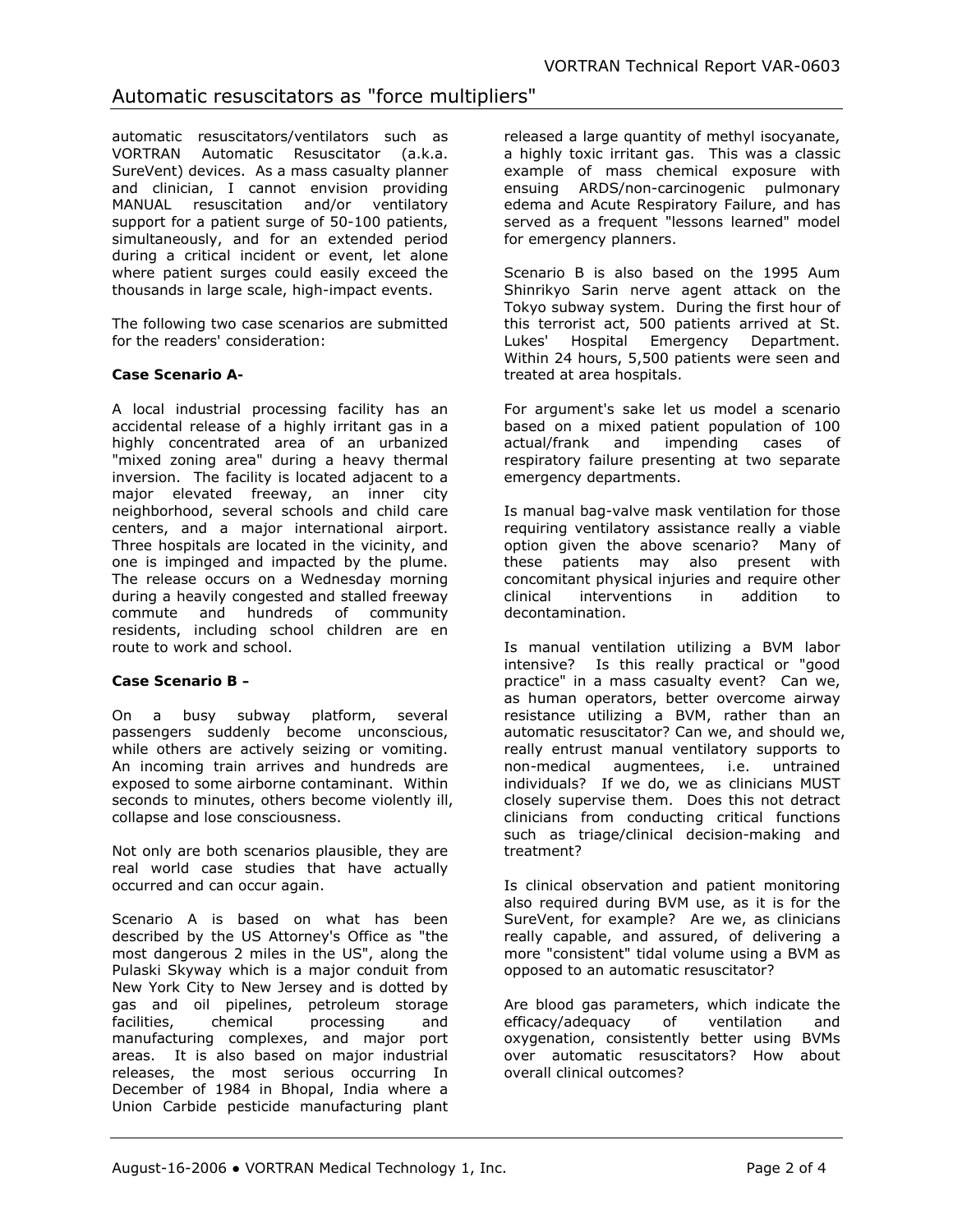## Automatic resuscitators as "force multipliers"

Can we treat the causes of airway resistance by utilizing pharmacotherapeutics such as aerosolized bronchodilators and adequate, rapid atropinization coupled with suctioning for nerve agent toxicity, for example, and still utilize an automatic resuscitator device?

Does utilizing a PEEP (Positive-End Expiratory Pressure) valve with a BVM actually provide a more consistent and optimal level of PEEP than using a PEEP valve with an automatic resuscitator?

The authors claiming that medical gas supplies are a precious and highly consumable commodity in mass casualty events is true, however, this can also be mitigated if clinicians take the time to be innovative and "think outside the box", which usually consists of the "controlled-chaos" of a sophisticated, state-ofthe art Critical Care Unit or Emergency Department.

The SureVent/VAR automatic resuscitators, for example come, with a mass casualty "Event-Case" capable of providing ventilatory support to seven patients via a built-in manifold system. The manifold system can be connected to a single or multiple gas supply, such as a portable H-cylinder "oxygen farm", which in many municipalities has become part of a regional or municipal mass casualty cache, or even air compressors utilizing clean air or cylinders/wall sources with medical grade air. Three (3) of these systems, placed in a triage and treatment area of a hospital, for example, would be able to provide EMERGENT and SHORT-TERM ventilatory support to twentyone (21) patients simultaneously.

Of course, clinical observation and patient monitoring must be provided by a properly trained clinician, however, in a triage and treatment area, the deployment of personnel in those critical areas are a matter of standard protocol. This also allows clinicians to maximize their clinical performance to possibly perform other therapeutic and diagnostic procedures, especially during critical personnel shortages, as may be expected during an initial medical response.

Also, the single patient use feature of the disposable VORTRAN Automatic Resuscitator (VAR™) eliminates any cross-infectivity, crosscontamination and equipment sterilization or decontamination issues. We must also remember that when these patients are

eventually interfaced with full-feature and sophisticated critical care ventilators, the patient-ventilator interface must be closely and carefully monitored by a trained clinician, usually the respiratory therapist or critical care nurse.

The patient-ventilator interface is a complex, multifactorial clinical problem, and despite the sophistication of the mechanical ventilator. The responsible and conscientious clinician can NEVER really "walk away" from the intubated, critically ill or injured, ventilator dependent patient, despite all of the "bells and whistles". Even in the modern critical care unit, it is not uncommon for a respiratory therapist or critical care professional to conduct periodic "vent checks" and assessments of physiological and ventilator parameters and settings.

While the automatic resuscitators are NOT designed or intended for use as full-feature critical care ventilators or for long-term mechanical ventilatory support, they have been proven to be highly useful in a variety of clinical settings and under austere conditions.

These devices do have limitations, such as pressure limits, making them an inappropriate choice for pathology associated with decreased chest wall or lung compliance. The authors also report operational failures from positional changes which can be compensated for when it occurs, and the manufacturers have been consistent in addressing this issue through training, publications and other means.

Also, automatic resuscitators, such as the VAR™ device are being re-engineered to provide more efficient gas consumption and a PEEP valve and intrinsic alarm system are also planned for incorporation into future models.

Clinical trials, and possibly animal models utilizing a lung injury/ARDS model, are being planned to fully evaluate the mechanics and efficacy of providing limited mechanical ventilatory support for ARDS. A pediatric model has been approved by the FDA, and has been on the market for at least two years.

The authors maintain that the close clinical observation required with the use of the automatic resuscitator will pose occupational exposure risks involving environmental or etiologic agents. This risk can be drastically minimized, if clinicians wear appropriate personal protective equipment and clothing